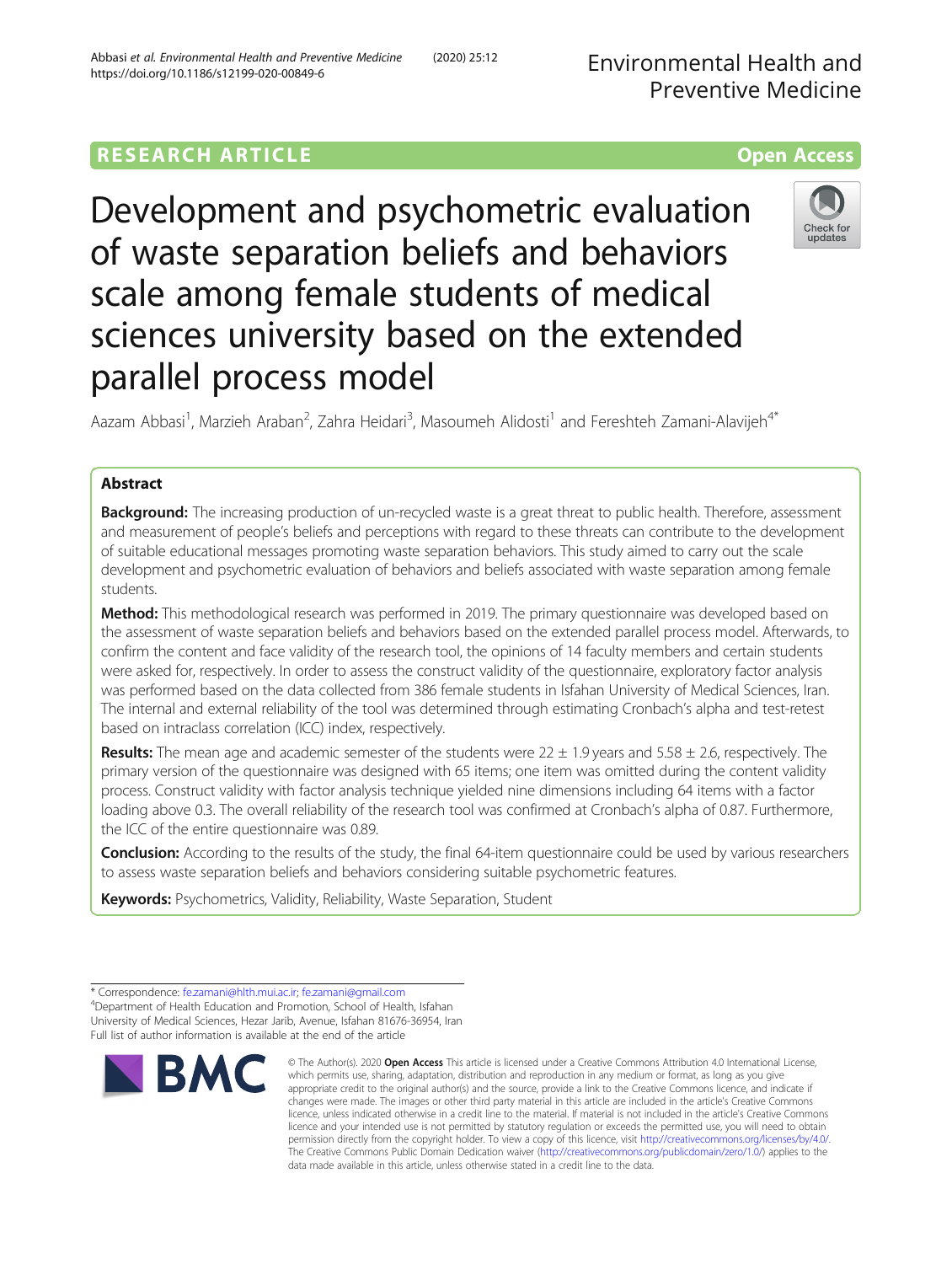# Introduction

During the recent decades, the growing production of solid wastes has led to serious environmental problems threatening the public health [[1\]](#page-8-0). Waste production has risen tenfold in the past century [[2\]](#page-8-0). Currently, billion metric tons of municipal solid waste (MSW) are annually produced. This value is expected to be doubled in the next decade even without population growth [\[3](#page-8-0), [4](#page-8-0)]. In most developing countries, the increasing production of urban solid wastes has led to a phenomenon known as "waste siege" [\[5](#page-8-0)]. In Iran, there are concerns regarding the risk of diseases caused by the environmental ramifications associated with unhealthy dumping of solid wastes in open spaces around cities [[6\]](#page-8-0). Poor waste management causes environmental degradation, soil and water contamination, different types of infectious or chronic diseases, and reduced quality of life [\[7](#page-8-0), [8](#page-8-0)].

Widespread public participation in adopting waste separation at source is among the most important strategies in waste management and a key to success in this area [[9](#page-8-0), [10](#page-8-0)]. As such, the determinants of which must be identified [[3\]](#page-8-0). For instance, previous studies have introduced age, gender, social norms, economic incentives, access to facilities, attitude, social support, self-efficacy, and perceived effectiveness as factors related to adopting waste separation behaviors [[10](#page-8-0)–[13\]](#page-9-0). It has further been reported that informing the public and different types of visual messages affect the separation intention [\[14\]](#page-9-0) and promotion of waste separation behavior, respectively [[15](#page-9-0)].

Health education theories and models such as health belief model (HBM) and theory of planned behavior (TPB) have been applied in some studies to specify the factors affecting waste separation behaviors [\[3](#page-8-0), [7](#page-8-0), [8](#page-8-0), [16](#page-9-0), [17\]](#page-9-0). According to HBM, understanding people's perceptions regarding the dangers of non-segregated waste is critical for studying its associated behavior. In a study based on HBM, perceptions such as perceived severity, self-efficacy, perceived benefits, perceived susceptibility, perceived barriers, and knowledge affected a sanitary disposal of waste [\[17](#page-9-0)]. Other factors might further be involved in adopting this behavior. A frequent criticism of the TPB is related to its reliance on rational reasoning for the determinants of behavior while overlooking other such factors as subconscious effects and emotions. In general, waste separation-related behaviors may not en-sue from rational deliberation [[3\]](#page-8-0).

Different factors are possibly involved in the formation of effective waste separation behavior. Therefore, a more comprehensive framework to fathom these behaviors is highly required [[3\]](#page-8-0). In this regard, the extended parallel process model (EPPM) can be a more applicable and suitable framework since it not only considers the role of perception raised in HBM, but also deals with the role of attitude and intention raised in TPB in the formation of behavior. This method further takes into account the role of emotions and the response to these emotions (Fig. [1](#page-2-0)) [[18](#page-9-0)].

This model is also able to measure the impact of received messages and people's reactions in this regard. According to EPPM, recognizing the endangerment to health by a serious threat following educational messages, being ensured of the effectiveness of solutions in dealing with this threat, and the ability to employ preventive behaviors and ensure their positive impacts would more possibly alter the attitude, intention, and health beliefs of people with regard to danger control. On the other hand, high perception of threat and low selfefficacy create the undesirable feeling of fear, where the main response is to deal with the fear and not the danger. In this case, danger-related messages are either avoided or deemed worthless [\[18,](#page-9-0) [19\]](#page-9-0). Therefore, it is necessary to provide appropriate tools for measuring each of these factors or evaluating the outcomes of educational messages in different groups of society.

Despite all the good and remarkable features of waste separation and recycling, this behavior has not been fully institutionalized in people's lives [\[20](#page-9-0)]. As the most important strategy for separating recyclables, public participation can in fact guarantee the successful implementation of recycling [[7\]](#page-8-0). Some groups are more influential among people, even serving as a reference for others. Young people, especially students, are more likely to accept new behaviors. Other groups in society become more influenced by the behaviors of this group  $[9, 21]$  $[9, 21]$  $[9, 21]$ . Therefore, by recognizing the factors leading to behavior and conducting educational interventions to promote health behaviors in youth, particularly students, one can promote healthrelated behaviors in the community.

Moreover, some experts hold that women are more concerned about environment than men, and in Iranian societies specifically, they have a stronger connection with environment [[22](#page-9-0)]. Moreover, women in the family might be willing to perform waste management in the home and kitchen [\[23,](#page-9-0) [24](#page-9-0)]. According to the above descriptions, in the future, female students probably play a greater role in promoting waste segregation principles in the family.

All in all, students in general and female students in particular are an influential group in the society; however, the assessment of factors affecting waste separation using a valid and reliable measure in students has not been well fathomed [[25,](#page-9-0) [26\]](#page-9-0). Therefore, the present study was carried out for the development and psychometric evaluation of waste separation beliefs and behaviors in female students in Isfahan University of Medical Sciences, Iran, using EPPM.

# Methods

This methodological research was performed on 386 female students residing in the dormitories of Isfahan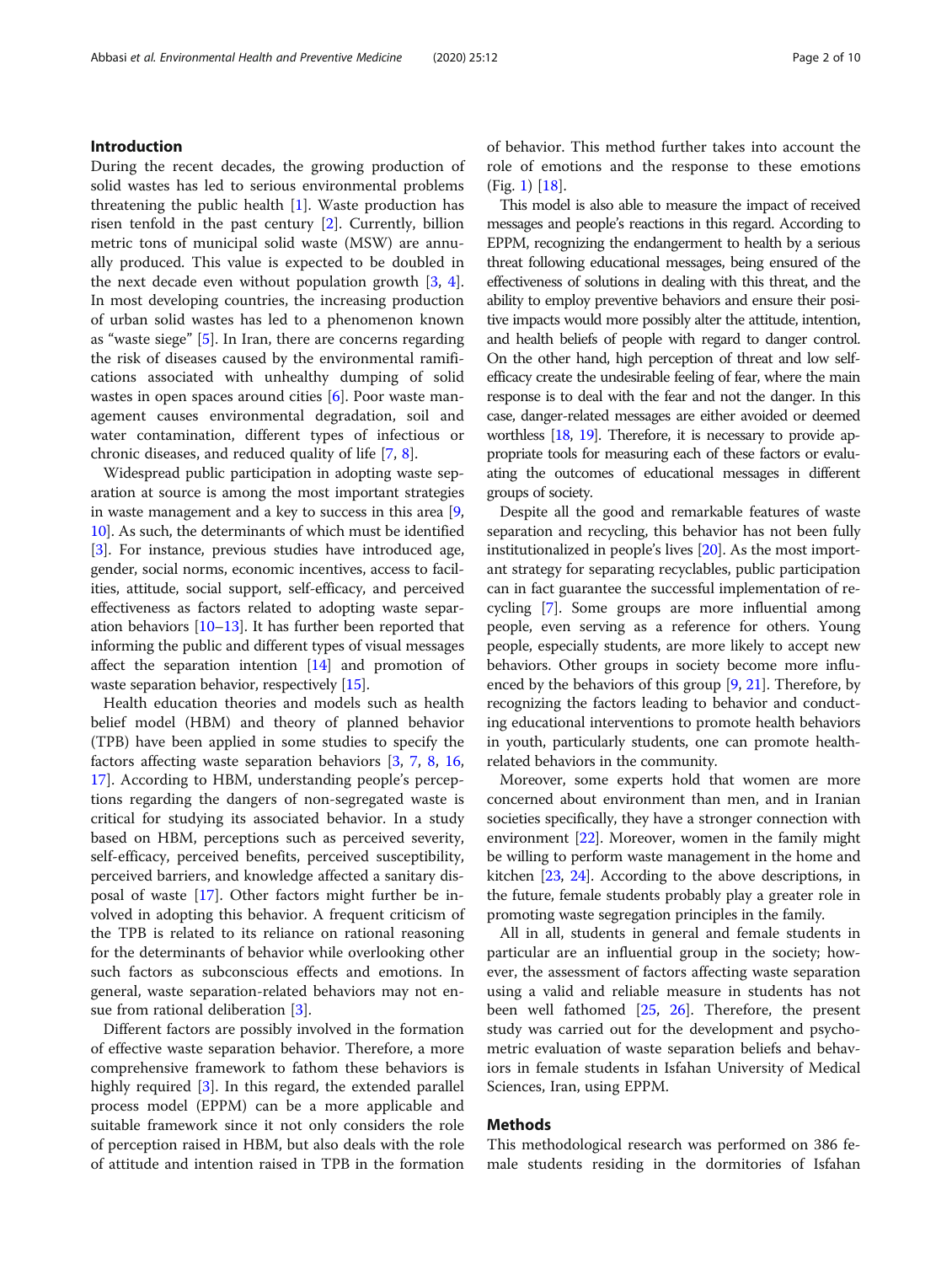<span id="page-2-0"></span>

University of Medical Sciences, Iran, during June to August 2019.

#### Scale development process

The primary version of the questionnaire was developed in a preliminary study in EPPM framework (Fig. 1), based on the review of scientific texts [[13,](#page-9-0) [18,](#page-9-0) [19,](#page-9-0) [27](#page-9-0)–[30](#page-9-0)] obtained by extended search in Google Scholar, Cochrane Library, PsychInfo, Scopus, PubMed, Magiran, SID, and Science Direct.

In this regard, the authors prepared item pool to measure the EPPM perceptual and behavioral variables and perceived barriers. For this purpose, the authors asked for oral opinions of six experts in the fields of health education ( $N = 4$ ), environmental health ( $N = 1$ ), and biostatistics  $(N = 1)$ . The process culminated in designing a scale containing 65 items in 12 constructs.

The first five dimensions of the questionnaire for assessing perceptions included "perceived sensitivity" (eight items), "perceived severity" (ten items), "response efficiency" (four items), "self-efficacy" (seven items), and "perceived barriers" (five items). These items were scored with alternatives of "strongly agree," "agree," "undecided," "disagree," and "strongly disagree."

The sixth dimension of the questionnaire, "fear" induced by the news related to waste risks, was assessed based on mood adjectives, including frightened, tense, nervous, anxious, uncomfortable, and nauseous with six items, using alternatives of "extremely," "very," "moderately," "not at all," and "never."

The seventh to ninth dimensions were used to assess three responses of individuals in terms of fear control

processes. The measurement items of these responses were prepared in three sections, namely "message minimization" (three items) and "feeling manipulated" (four items), with alternatives of "extremely," "very," "moderately," "not at all," and "never," and "defensive avoidance" (three items), with alternatives of "always," "very often," "sometimes," "rarely," and "never."

The 10th–12th dimensions assessed the three responses of individuals regarding risk control, meaning adaptive responses [\[18](#page-9-0)]. The dimensions included "attitude" (four items), with alternatives of "extremely," "very," "moderately," "rarely," and "never"; "intention" (four items), with alternatives of "since now," "over the next 2 weeks," "over the next month," "over the next 6 months," and "over the next year"; and "behavior" (six items), with alternatives of "always," "very often," "sometimes," "rarely," and "never."

The selected alternatives were scored from 1 to 5, with higher scores indicative of positive beliefs and behaviors in line with waste separation.

#### Validity

Content, face, and construct validity methods were used to determine the validity of the questionnaire.

#### Content validity assessment

For quantitative assessment of content validity, 14 experts in the fields of health education ( $N = 9$ ), environmental health ( $N = 4$ ), and statistics ( $N = 1$ ) were asked to select one of the alternatives of "essential," "useful but not essential," and "not necessary" for each item of the questionnaire and estimate the content validity ratio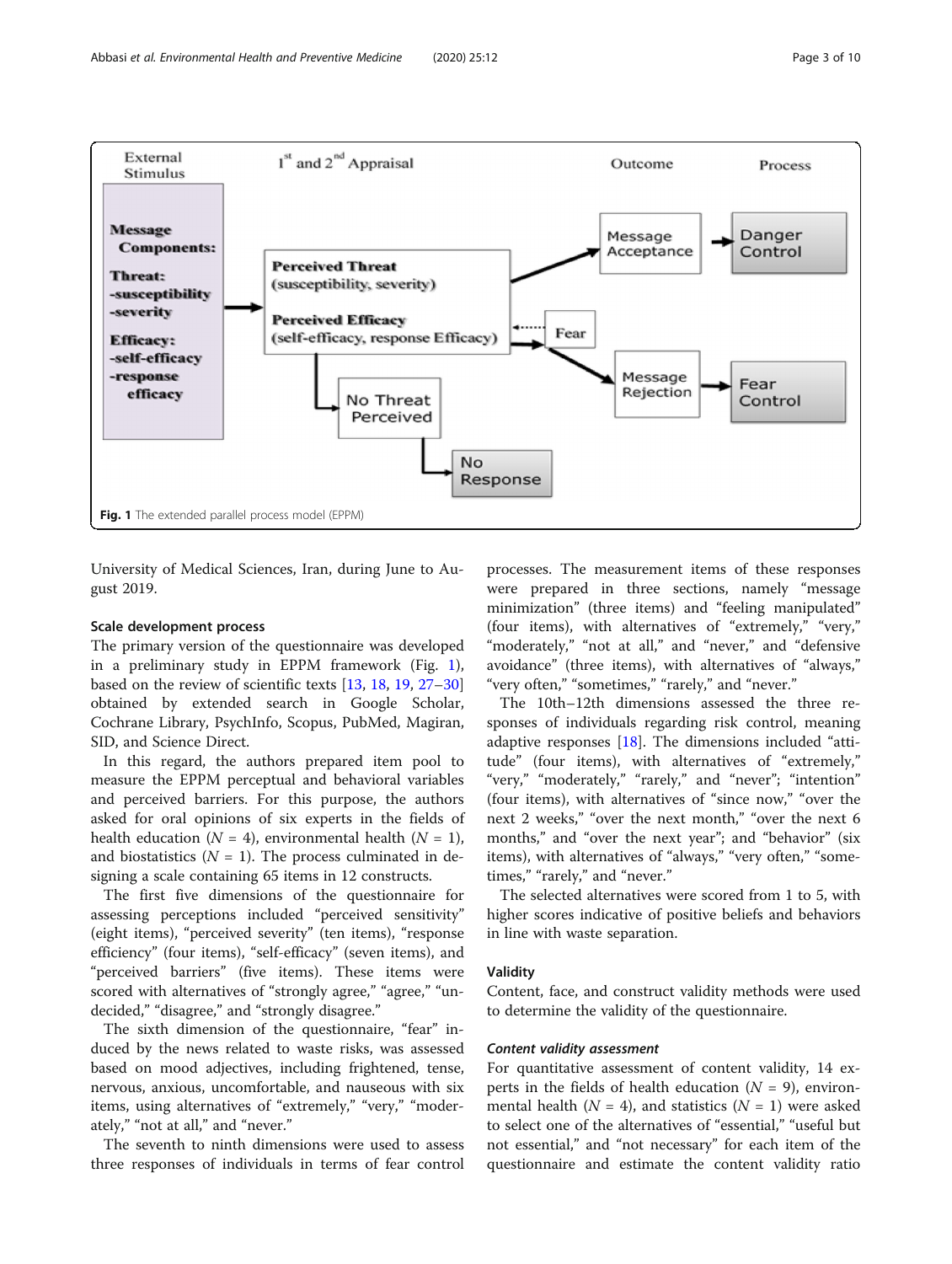(CVR) based on their responses. Afterwards, items receiving a CVR above 0.51 based on Lawshe's table were maintained ( $P < 0.06$ ) [\[31](#page-9-0)]. In the next stage, the opinions of the same experts were asked for regarding the questionnaire items in a 4-point Likert scale in terms of (1) relevance, (2) simplicity, and (3) clarity. Subsequently, content validity index (CVI) was measured for each item [[32\]](#page-9-0). In this respect, items that received a CVI above 0.79 were considered acceptable [[33\]](#page-9-0).

#### Face validity assessment

Face validity was quantitatively determined by asking for opinions of 20 students regarding the importance level of each item and its alternatives in a 5-point Likert scale from "not important at all" (score  $= 1$ ) to "very important" (score = 5). Afterwards, the impact score of each item was specified by estimating the result of multiplying the importance coefficient by relative frequency; items scored  $\geq 1.5$  were kept in the questionnaire.

#### Construct validity assessment

The factor structure of the questionnaire was explored using the exploratory factor analysis (orthogonal varimax rotation procedure) among 386 students. Factors were remained for further analysis based on their interpretation and eigenvalues on the scree plot. In this study, we retained factors with eigenvalues > 1.5 as cutoff and factor-item loading values higher than 0.3, which could result in more interpretable factors and explain sufficient amounts of overall variation. The data suitability for factor analysis was guided through the Kaiser-Meyer-Olkin (KMO) measure of sample adequacy (values > 0.7) and Bartlett's test of sphericity ( $P < 0.05$ ). The final extracted factors were labeled based on the loaded items in each factor. The factor score for each subscale (factors) was computed through summing up the items multiplied by related loading and assigned to each participant [\[34](#page-9-0)].

#### Reliability assessment

To assess the reliability, a test-retest was carried out on a group of 30 students. The questionnaires were completed by students over two stages with a 1-week interval; ICC was estimated to evaluate external reliability. Cronbach's alpha was estimated in order to determine the internal consistency and reliability of the questionnaire [\[35](#page-9-0)].

To evaluate test-retest reliability, we computed the intraclass correlation (ICC) coefficient using two-way mixed model along with 95% confidence interval. A coefficient of more than 0.70 was considered as excellent stability [\[36](#page-9-0)]. Internal consistency was assessed using Cronbach's α coefficient. The values between 0.70 and 0.95 were conventionally considered as satisfactory internal consistency [\[36](#page-9-0)].

#### Ethical considerations

The research was approved by the Ethics Committee of Isfahan University of Medical Sciences with the code of IR.MUI.RESEARCH.REC.1398.165. Notably, the subjects were ensured of the confidentiality terms regarding their personal information, and a written informed consent was obtained prior to the research.

#### Results

The mean age of the students was 22.01 (1.945) years, and the mean academic semester was 5.58 (2.600).

The CVI and CVR were above 0.79 and 0.51, respectively, confirming the content validity of the questionnaire. However, item 24 was eliminated from the "Perceived barriers" section although there was no need for modifying the item to remain in the questionnaire due to the presence of a similar item (Additional file [1\)](#page-8-0).

#### Construct validity

Construct validity was assessed through the use of exploratory factor analysis (EFA) with varimax rotation extracting nine factors from the scale, namely "perceived threat," "efficiency," "fear control: reacting against the communicator or message," "behavior," "intention," "attitude," "fear," "fear control: defensive avoidance," and "perceived" accounting for 16.72%, 9.04%, 7.70%, 6.02%, 5.95%, 4.91%, 4.65%, 3.84%, and 3.58% of total variance, respectively. A KMO value of 0.878 and  $P < 0.05$  for Bartlett's test confirmed the data viability for factorability. Table [1](#page-4-0) provides the factor loadings of the nine factors extracted from EFA on the 64 items of the measure.

#### Internal and external reliability assessment results

The reliability was confirmed for the whole questionnaire and each factor after performing factor analysis through Cronbach's alpha. In this regard, Cronbach's alphas of the first, second, third, fourth, fifth, sixth, seventh, eighth, and ninth factors were estimated at 0.942, 0.791, 0.897, 0.709, 0.896, 0.733, 0.853, 0.850, and 0.879, respectively. Cronbach's alpha of the entire tool was further calculated at 0.876, thereby confirming the internal reliability of the tool. On the other hand, the ICC was estimated at 0.675, 0.816, 0.975, 0.608, 0.721, 0.736, 0.566, 0.858, 0.753, and 0.889 for the first, second, third, fourth, fifth, sixth, seventh, eighth, and ninth factors, and the entire tool, respectively. This confirmed the external reliability of the tool (Table [2](#page-6-0)). Table [2](#page-6-0) also shows the distributions and the main results based on the instrument among participants.

### Discussion

The first step in designing an intervention to change any behavior is to prepare the proper tools for assessing the behavior and former perception level of individuals [[18](#page-9-0),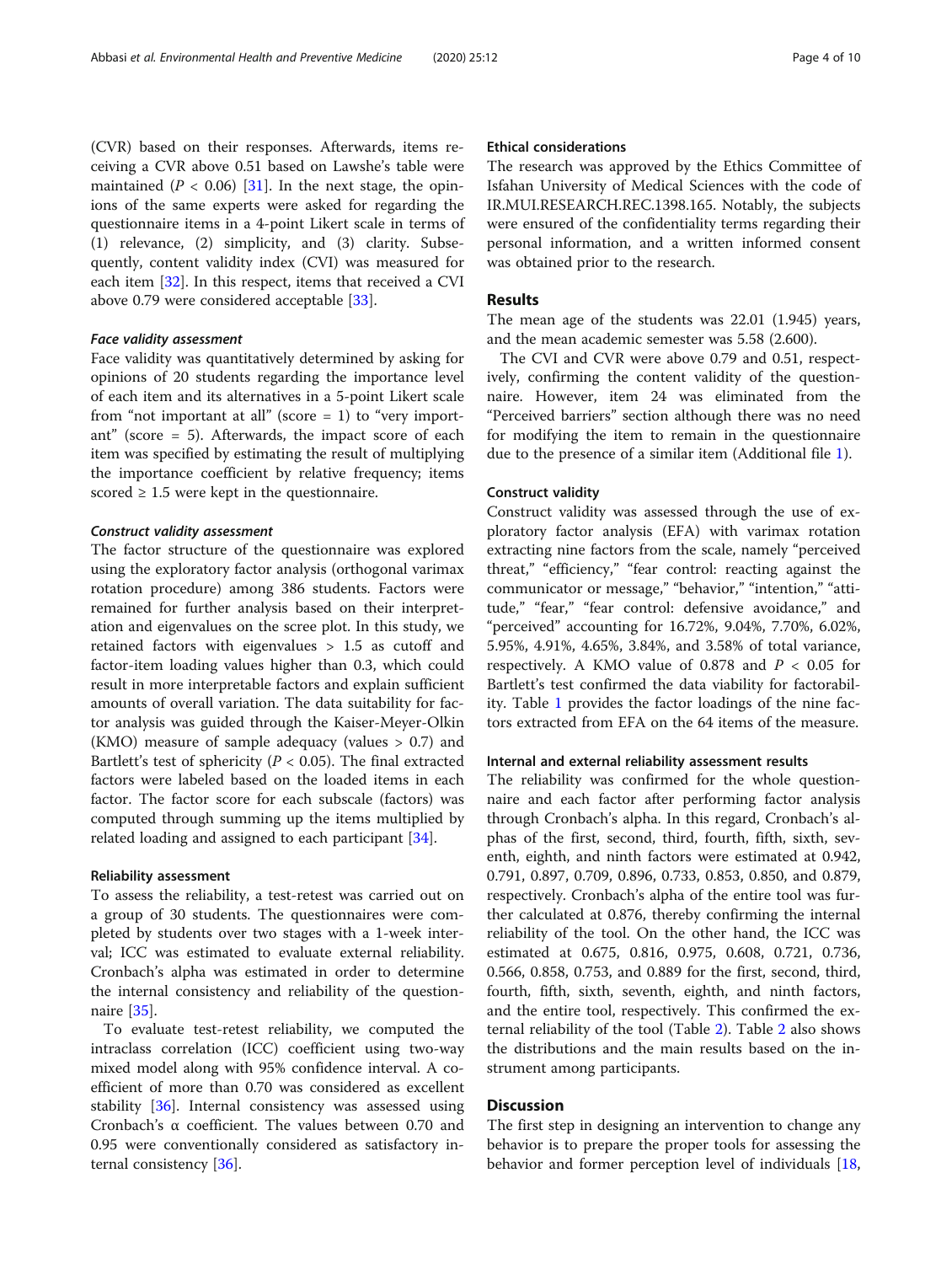|          | Abbreviation Rotated component matrix |                     |           |                                                          |      |                                  |  |  |                        |                       |  |  |  |
|----------|---------------------------------------|---------------------|-----------|----------------------------------------------------------|------|----------------------------------|--|--|------------------------|-----------------------|--|--|--|
|          | Item                                  |                     | Component |                                                          |      |                                  |  |  |                        |                       |  |  |  |
|          |                                       | Perceived<br>threat |           | Efficacy Reacting against the<br>communicator or message |      | Behavior Intention Attitude Fear |  |  | Defensive<br>avoidance | Perceived<br>barriers |  |  |  |
| Seve25   | $\mathbf{1}$                          | .810                |           |                                                          |      |                                  |  |  |                        |                       |  |  |  |
| Seve26   | $\overline{2}$                        | .802                |           |                                                          |      |                                  |  |  |                        |                       |  |  |  |
| Seve21   | 3                                     | .771                |           |                                                          |      |                                  |  |  |                        |                       |  |  |  |
| Susc18   | $\overline{4}$                        | .764                |           |                                                          |      |                                  |  |  |                        |                       |  |  |  |
| Susc16   | 5                                     | .762                |           |                                                          |      |                                  |  |  |                        |                       |  |  |  |
| Seve24   | 6                                     | .760                |           |                                                          |      |                                  |  |  |                        |                       |  |  |  |
| Seve28   | 7                                     | .743                |           |                                                          |      |                                  |  |  |                        |                       |  |  |  |
| Susc15   | 8                                     | .742                |           |                                                          |      |                                  |  |  |                        |                       |  |  |  |
| Susc20   | 9                                     | .741                |           |                                                          |      |                                  |  |  |                        |                       |  |  |  |
| Susc19   | 10                                    | .731                |           |                                                          |      |                                  |  |  |                        |                       |  |  |  |
| Seve23   | 11                                    | .726                |           |                                                          |      |                                  |  |  |                        |                       |  |  |  |
| Susc17   | 12                                    | .706                |           |                                                          |      |                                  |  |  |                        |                       |  |  |  |
| Seve29   | 13                                    | .699                |           |                                                          |      |                                  |  |  |                        |                       |  |  |  |
| Seve22   | 14                                    | .687                |           |                                                          |      |                                  |  |  |                        |                       |  |  |  |
| Susc14   | 15                                    | .672                |           |                                                          |      |                                  |  |  |                        |                       |  |  |  |
| Seve27   | 16                                    | .639                |           |                                                          |      |                                  |  |  |                        |                       |  |  |  |
| Susc13   | 17                                    | .619                |           |                                                          |      |                                  |  |  |                        |                       |  |  |  |
| Seve30   | 18                                    | .388                |           |                                                          |      |                                  |  |  |                        |                       |  |  |  |
| Eff43    | 19                                    |                     | .839      |                                                          |      |                                  |  |  |                        |                       |  |  |  |
| Eff44    | $20\,$                                |                     | .813      |                                                          |      |                                  |  |  |                        |                       |  |  |  |
| Eff41    | 21                                    |                     | .797      |                                                          |      |                                  |  |  |                        |                       |  |  |  |
| Eff42    | 22                                    |                     | .786      |                                                          |      |                                  |  |  |                        |                       |  |  |  |
| Eff45    | 23                                    |                     | .659      |                                                          |      |                                  |  |  |                        |                       |  |  |  |
| Eff46    | 24                                    |                     | .601      |                                                          |      |                                  |  |  |                        |                       |  |  |  |
| ResEff39 | 25                                    |                     | .555      |                                                          |      |                                  |  |  |                        |                       |  |  |  |
| ResEff40 | 26                                    |                     | .532      |                                                          |      |                                  |  |  |                        |                       |  |  |  |
| ResEff37 | $27\,$                                |                     | .472      |                                                          |      |                                  |  |  |                        |                       |  |  |  |
| Eff47    | 28                                    |                     | .459      |                                                          |      |                                  |  |  |                        |                       |  |  |  |
| ResEff38 | 29                                    |                     | .360      |                                                          |      |                                  |  |  |                        |                       |  |  |  |
| FCR56    | 30                                    |                     |           | .797                                                     |      |                                  |  |  |                        |                       |  |  |  |
| FCR55    | 31                                    |                     |           | .778                                                     |      |                                  |  |  |                        |                       |  |  |  |
| FCR54    | 32                                    |                     |           | .766                                                     |      |                                  |  |  |                        |                       |  |  |  |
| FCD57    | 33                                    |                     |           | .763                                                     |      |                                  |  |  |                        |                       |  |  |  |
| FCD58    | 34                                    |                     |           | .750                                                     |      |                                  |  |  |                        |                       |  |  |  |
| FCD59    | 35                                    |                     |           | .727                                                     |      |                                  |  |  |                        |                       |  |  |  |
| FCD60    | 36                                    |                     |           | .644                                                     |      |                                  |  |  |                        |                       |  |  |  |
| PRA69    | 37                                    |                     |           |                                                          | .792 |                                  |  |  |                        |                       |  |  |  |
| PRA70    | 38                                    |                     |           |                                                          | .761 |                                  |  |  |                        |                       |  |  |  |
| PRA73    | 39                                    |                     |           |                                                          | .742 |                                  |  |  |                        |                       |  |  |  |
| PRA71    | 40                                    |                     |           |                                                          | .716 |                                  |  |  |                        |                       |  |  |  |
| PRA68    | $41\,$                                |                     |           |                                                          | .638 |                                  |  |  |                        |                       |  |  |  |

<span id="page-4-0"></span>Table 1 Factor analysis and reliability results for discovery of main factors of questionnaire for evaluation of waste segregation beliefs and behaviors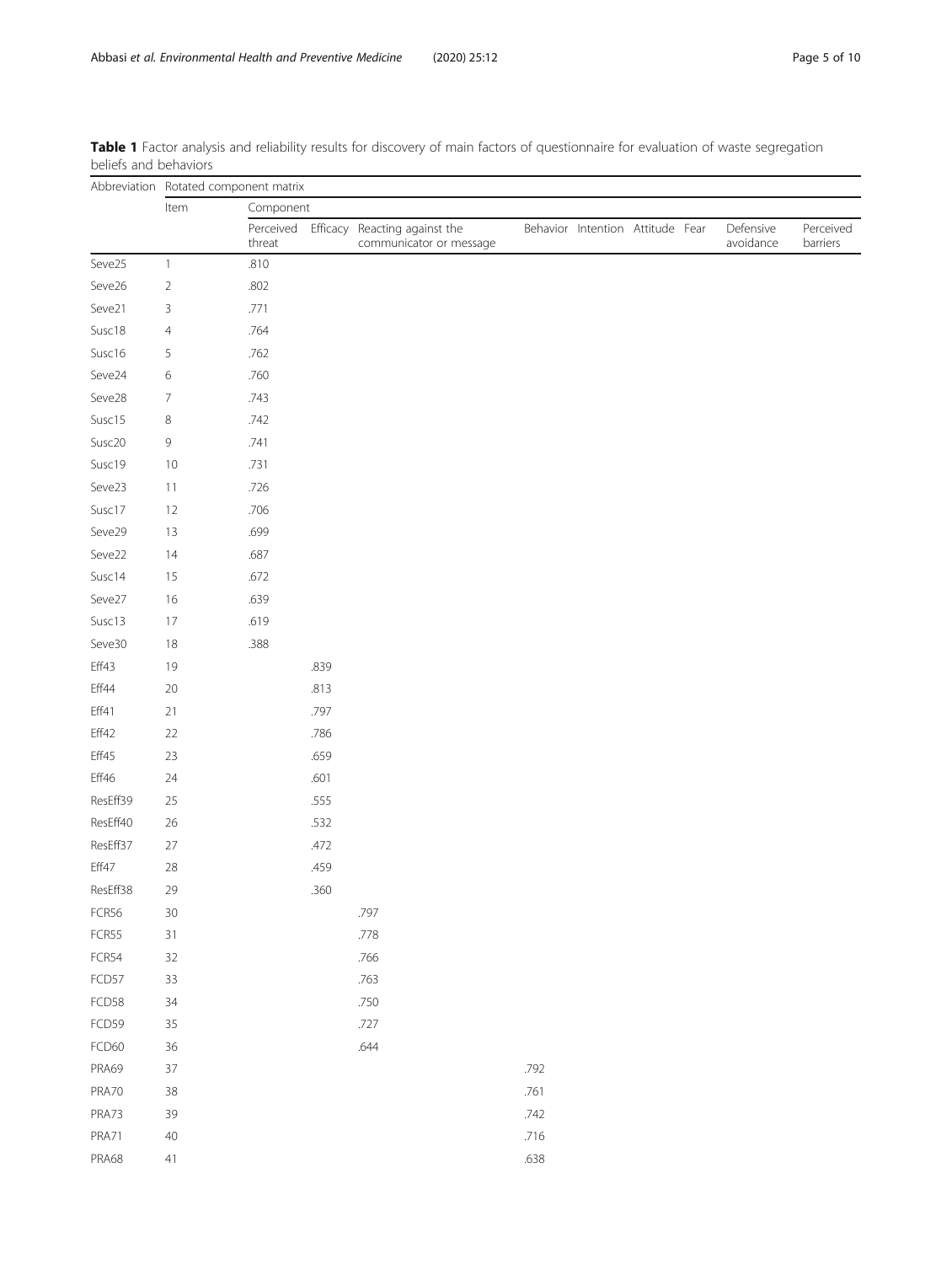|                                                                                                       | Abbreviation Rotated component matrix |                     |        |                                                          |        |                                  |        |       |                        |                       |  |
|-------------------------------------------------------------------------------------------------------|---------------------------------------|---------------------|--------|----------------------------------------------------------|--------|----------------------------------|--------|-------|------------------------|-----------------------|--|
|                                                                                                       | Item                                  | Component           |        |                                                          |        |                                  |        |       |                        |                       |  |
|                                                                                                       |                                       | Perceived<br>threat |        | Efficacy Reacting against the<br>communicator or message |        | Behavior Intention Attitude Fear |        |       | Defensive<br>avoidance | Perceived<br>barriers |  |
| PRA72                                                                                                 | 42                                    |                     |        |                                                          | .464   |                                  |        |       |                        |                       |  |
| INT77                                                                                                 | 43                                    |                     |        |                                                          |        | .877                             |        |       |                        |                       |  |
| INT74                                                                                                 | 44                                    |                     |        |                                                          |        | .841                             |        |       |                        |                       |  |
| INT76                                                                                                 | 45                                    |                     |        |                                                          |        | .829                             |        |       |                        |                       |  |
| INT75                                                                                                 | 46                                    |                     |        |                                                          |        | .823                             |        |       |                        |                       |  |
| ATT61                                                                                                 | 47                                    |                     |        |                                                          |        |                                  | .690   |       |                        |                       |  |
| ATT63                                                                                                 | 48                                    |                     |        |                                                          |        |                                  | .634   |       |                        |                       |  |
| ATT64                                                                                                 | 49                                    |                     |        |                                                          |        |                                  | .623   |       |                        |                       |  |
| ATT62                                                                                                 | 50                                    |                     |        |                                                          |        |                                  | .617   |       |                        |                       |  |
| fear51                                                                                                | 51                                    |                     |        |                                                          |        |                                  |        | .767  |                        |                       |  |
| fear52                                                                                                | 52                                    |                     |        |                                                          |        |                                  |        | .746  |                        |                       |  |
| fear50                                                                                                | 53                                    |                     |        |                                                          |        |                                  |        | .660  |                        |                       |  |
| fear53                                                                                                | 54                                    |                     |        |                                                          |        |                                  |        | .651  |                        |                       |  |
| fear49                                                                                                | 55                                    |                     |        |                                                          |        |                                  |        | .511  |                        |                       |  |
| fear48                                                                                                | 56                                    |                     |        |                                                          |        |                                  |        | .469  |                        |                       |  |
| FED66                                                                                                 | 57                                    |                     |        |                                                          |        |                                  |        |       | .835                   |                       |  |
| FED67                                                                                                 | 58                                    |                     |        |                                                          |        |                                  |        |       | .790                   |                       |  |
| FED65                                                                                                 | 59                                    |                     |        |                                                          |        |                                  |        |       | .685                   |                       |  |
| barr32                                                                                                | 60                                    |                     |        |                                                          |        |                                  |        |       |                        | .647                  |  |
| barr31                                                                                                | 61                                    |                     |        |                                                          |        |                                  |        |       |                        | .539                  |  |
| barr34                                                                                                | 62                                    |                     |        |                                                          |        |                                  |        |       |                        | .467                  |  |
| barr35                                                                                                | 63                                    |                     |        |                                                          |        |                                  |        |       |                        | .436                  |  |
| barr33                                                                                                | 64                                    |                     |        |                                                          |        |                                  |        |       |                        | .370                  |  |
|                                                                                                       | Eigenvalue                            | 14.434              | 6.960  | 5.493                                                    | 3.706  | 2.216                            | 2.012  | 1.858 | 1.693                  | 1.570                 |  |
|                                                                                                       | Variance %                            | 22.553              | 10.875 | 8.582                                                    | 5.790  | 3.463                            | 3.144  | 2.903 | 2.645                  | 2.453                 |  |
|                                                                                                       | Variance<br>cumulative %              | 16.722              | 25.760 | 33.462                                                   | 39.484 | 45.431                           | 50.337 |       | 54.985 58.827          | 62.408                |  |
| Extraction method: principal component analysis<br>Rotation method: varimax with Kaiser normalization |                                       |                     |        |                                                          |        |                                  |        |       |                        |                       |  |
|                                                                                                       | a. Rotation converged in 9 iterations |                     |        |                                                          |        |                                  |        |       |                        |                       |  |

Table 1 Factor analysis and reliability results for discovery of main factors of questionnaire for evaluation of waste segregation beliefs and behaviors (Continued)

[37\]](#page-9-0). The primary goal of this research was the development and psychometric evaluation of tools used to evaluate the perception towards the risk of waste accumulation in environmental and public health. Another objective of the novel tool was to assess the feeling and reaction of individuals when exposed to educational messages and their manner of adopting waste separation behaviors. Therefore, we performed our study in EPPM framework. A list of 65 relevant items was prepared following the targeted evaluation of valid texts, related articles, and questionnaires. Estimation of CVR and CVI showed that 64 items were approved. Only one item acquired an insufficient level of necessity (barr36) by the panel of experts.

Exploratory factor analysis was carried out in order to assess the construct validity. To be more conservative and not delete an item by merely asking the expert panel, all 65 items were entered at this stage. Factor analysis was run with a number of different factors (between 8 and 13 factors), and the adequacy of each was further evaluated. Finally, a 9-factor model was considered as the final model through deleting the item number barr36 due to the low factor loading (0.186). As such, this model was identified as the most interpretable model with 64 items and 9 factors.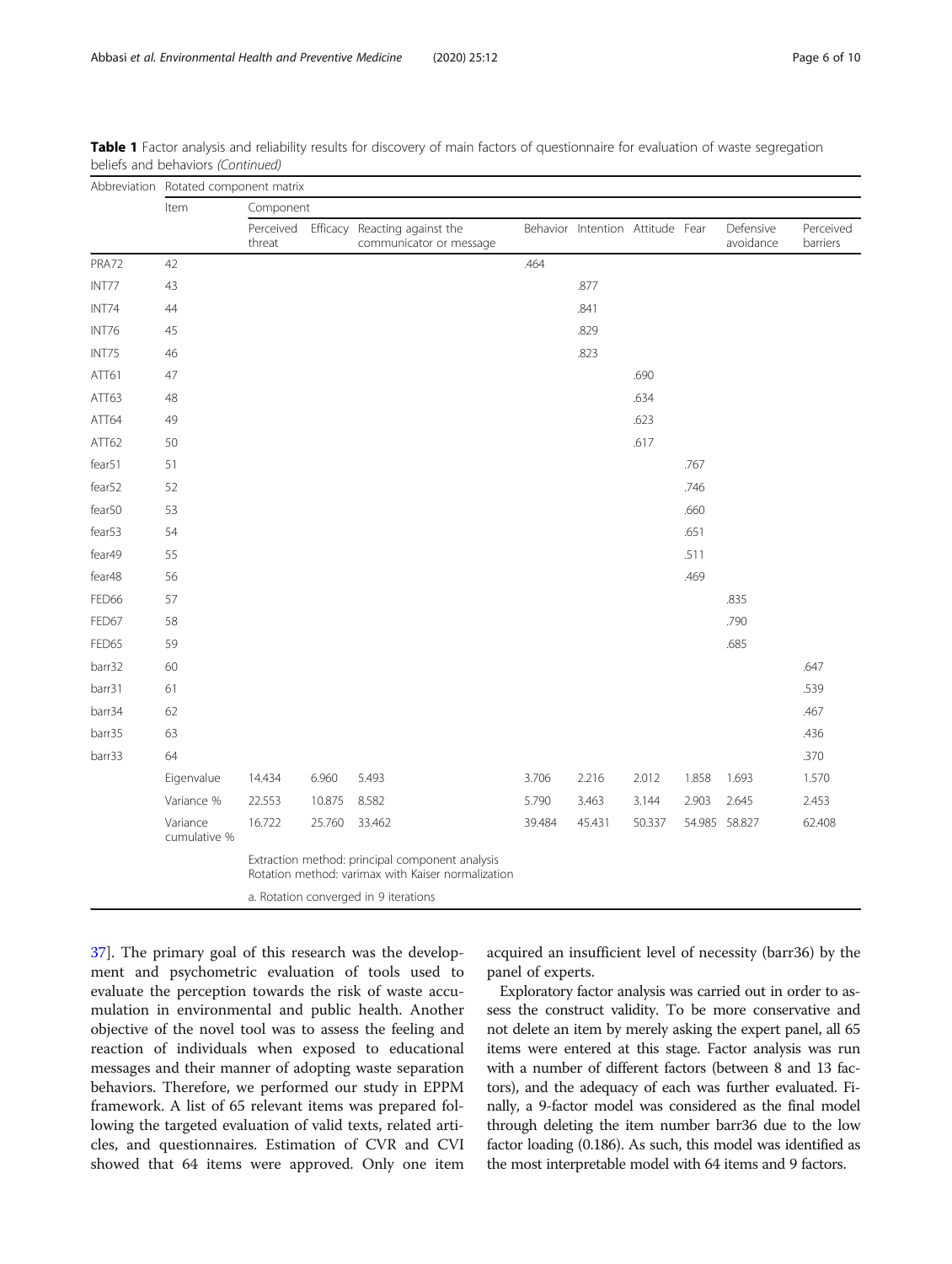<span id="page-6-0"></span>Table 2 The distributions and the main results based on the instrument among participants

|                                              | The<br>number<br>of items | Possible<br>range | Mean<br>score (SD) | Cronbach's<br>$\alpha$ | ICC<br>(95%)<br>Cl | 95% confidence interval |             |
|----------------------------------------------|---------------------------|-------------------|--------------------|------------------------|--------------------|-------------------------|-------------|
|                                              |                           |                   |                    |                        |                    | Lower bound             | Upper bound |
| Perceived threat                             | 18                        | $18 - 90$         | 79.00 (9.30)       | 0.942                  | 0.675              | 0.421                   | 0.831       |
| Efficacy                                     | 11                        | $11 - 55$         | 47.00 (5.92)       | 0.791                  | 0.816              | 0.648                   | 0.908       |
| Reacting against the communicator or message | 7                         | $7 - 35$          | 14.00 (6.02)       | 0.897                  | 0.975              | 0.949                   | 0.988       |
| Behavior                                     | 6                         | $6 - 30$          | 18.00 (5.63)       | 0.709                  | 0.608              | 0.323                   | 0.792       |
| Intention                                    | $\overline{4}$            | $4 - 20$          | 12.00 (6.24)       | 0.896                  | 0.721              | 0.492                   | 0.857       |
| Attitude                                     | $\overline{4}$            | $4 - 20$          | 19.00 (2.77)       | 0.733                  | 0.736              | 0.515                   | 0.865       |
| Fear                                         | 6                         | $6 - 30$          | 18.00 (5.15)       | 0.853                  | 0.566              | 0.264                   | 0.767       |
| Defensive avoidance                          | 3                         | $3 - 15$          | 12.00 (2.59)       | 0.850                  | 0.858              | 0.724                   | 0.930       |
| Perceived barriers                           | 5                         | $5 - 25$          | 17.00 (3.31)       | 0.879                  | 0.753              | 0.543                   | 0.874       |

#### Perceived threat

The first exploratory factor was "perceived threat," which included 18 items of perceived sensitivity and perceived severity associated with waste risks. It is often difficult to separate the items in measuring the perceived sensitivity and perceived severity. The integration of these two constructs has been formerly reported [\[38](#page-9-0)]. According to previous studies and based on EPPM, people have to perceive the severe risk of accumulation and lack of waste separation [\[39\]](#page-9-0). Measuring the perception of risk severity and level of vulnerability can help anticipate and justify preventive behaviors [[37\]](#page-9-0). In addition, the assessment of information and risk associated with environmental behaviors has been proposed as an environmental health literacy construct [[40](#page-9-0)]. As such, appropriate tools must exist to measure this variable in several studies and assess preventive behaviors and risk control, including waste separation [\[41,](#page-9-0) [42\]](#page-9-0).

#### Perceived efficacy

The second extracted factor was "efficiency" with 11 items. This factor was obtained by integrating the items of two dimensions in the primary questionnaire, including the efficiency of waste separation behavior in reducing hazards and self-efficacy, which is understanding one's own ability to separate all wastes. In addition to assessing the perceived threat in the EPPM framework, it is crucial to estimate efficiency [[43\]](#page-9-0) in order to determine its role in predicting such healthy behaviors as waste separation. The next step after perceiving threat is to improve perceived self-efficacy, which is effective in preventive behaviors [[43,](#page-9-0) [44](#page-9-0)]. A study showed that individuals performed waste separation behavior if they believed that separating waste increased the recycling of valuable products, protected recyclable materials against pollution, and increased their reuse [[45](#page-9-0)]. According to EPPM, it seems that the change in attitude, intention, and behaviors such as waste separation is higher in terms of perceiving the related threat and positively

assessing the efficacy of recommended behaviors. In this regard, it is extremely crucial to have standard tools to confirm or reject such type of hypothesis [[43,](#page-9-0) [46\]](#page-9-0).

#### Fear

A construct discovered in this study was "fear," encompassing six items. Fear of negative consequences motivates people to change unwanted behavior patterns. Behaviors can be successfully changed by use of different techniques of fear-based messages  $[46]$  $[46]$ . In a study, some families pointed out the significant benefits obtained from recycling metal objects; however, they did not separate plastic bottles due to the fear of negative consequences associated with their reuse [[41](#page-9-0)]. According to Witte, ineffective fear can prevent behavior change and the promotion of healthy behaviors. Therefore, evaluation of fear and its determinants based on EPPM can contribute to the promotion of effective behaviors [[18](#page-9-0), [37,](#page-9-0) [47](#page-9-0)].

#### Reacting against the communicator or message

The fourth extracted construct was "reacting against the communicator or message" because this 17-item part of the questionnaire assessed the reactions of students to waste warning messages. According to Witte, individuals make such reactions to control fear [[18\]](#page-9-0). This part of the questionnaire was obtained from integrating the items related to measuring two reactions proposed by Witte, including "message minimization" and "feeling manipulated," which showed a type of maladaptive reaction to risk messages or the communicator. To control their fear, individuals tend to make the risk messages seem worthless and exaggerated [\[19](#page-9-0), [37,](#page-9-0) [48\]](#page-9-0). Cismaru asserted that people react against warning messages when they perceive a high level of threat but believe in their lack of ability to reduce the associated risks [\[47](#page-9-0)]. On the other hand, if there is a high perception of threat and low perception of efficacy, they only engage in fear control instead of adopting the correct behavior and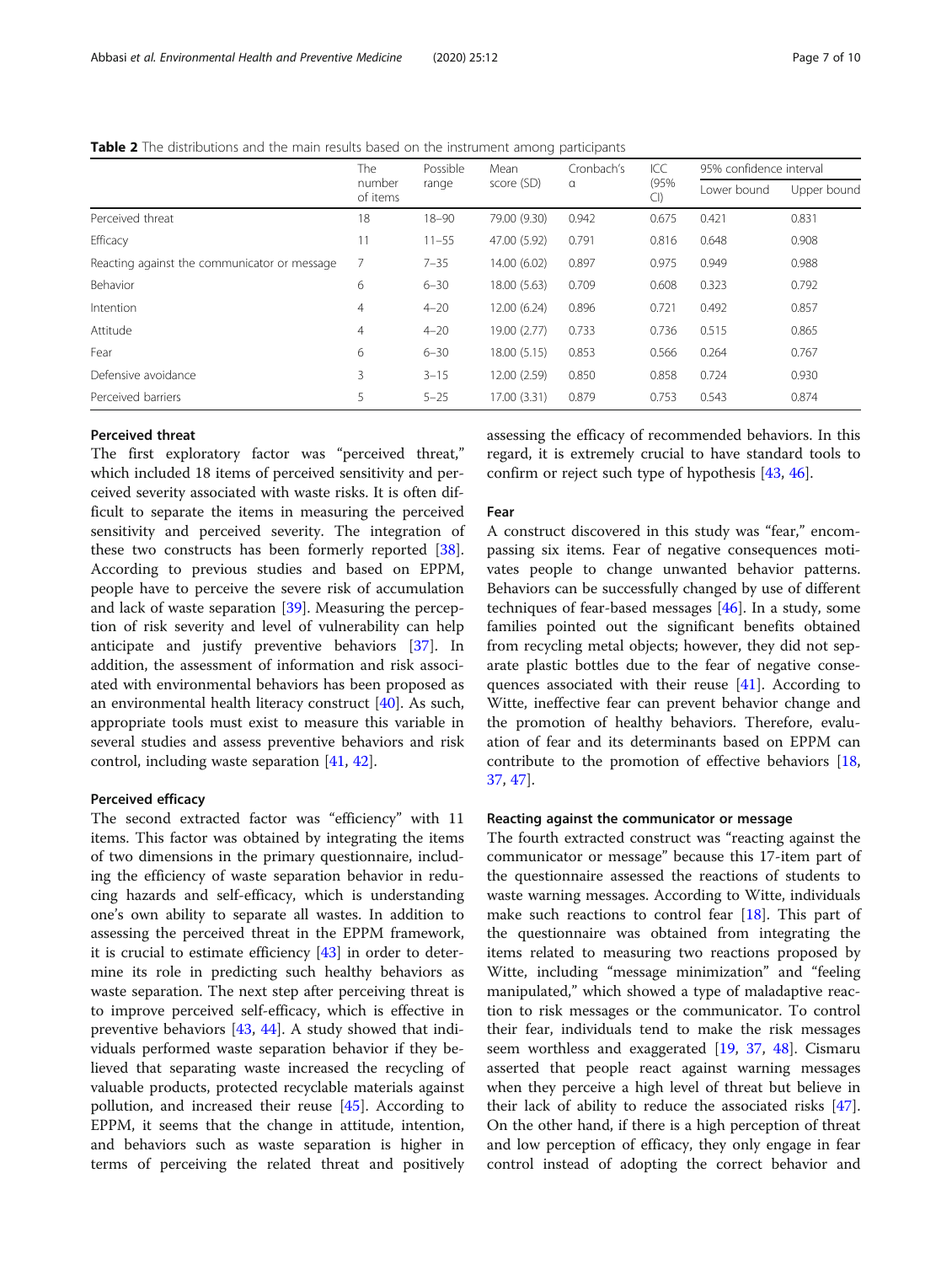reducing risk. Therefore, there must be a balance between threat and efficacy in order to promote behaviors such as waste separation. In this respect, designing tools and measuring such variables can guide efficacy enhancing interventions.

# Defensive avoidance

Another construct was "defensive avoidance" which, similar to the fourth factor, is a maladaptive reaction of people to control fear, not danger. However, this construct is different in that people who perceive fear but believe in their inefficient behaviors avoid warning messages in any way possible [\[19,](#page-9-0) [37](#page-9-0), [48\]](#page-9-0). In the present research, the developed tools assessed the reaction of students to avoiding the reception of messages associated with the risk of wastes and their separation. As previously reported, people often react in a way to reduce their fear (avoiding reading, listening, or talking about the subject) as a consequence of risk messages. According to EPPM, via suitable tools, we can more focus on the prevention of unfavorable impacts of messages on the audience and engaging them in fear control process and lack of behavioral changes [\[47](#page-9-0)].

#### Attitude

The sixth extracted factor was "attitude" comprising four items. To design a successful program for recycling, we must improve the attitude of people towards environmental issues to promote proper behaviors in this respect [[28](#page-9-0)]. Fabian pointed out that a positive attitude is one of the strongest constructs that more efficiently explains the intention to conduct recycling behaviors [\[49](#page-9-0)]. This scholar further posited that the attitude of students towards proper waste recycling behavior was improved by education, which can affect the behavior of families with regard to intergenerational influences [\[50](#page-9-0)]. The first step in designing educational programs on waste recycling is to consider the public attitude [\[41](#page-9-0), [51](#page-9-0)]. The adaptive threat control reactions of individuals can be assessed through the use of suitable tools in order to measure their attitude, intention, and behavior [[18,](#page-9-0) [43\]](#page-9-0).

# Intention

In the present tool, one of the extracted constructs was "intention," comprised of four items. Evaluation of intention can show the success or failure of using EPPM  $[18, 19, 37, 43, 48]$  $[18, 19, 37, 43, 48]$  $[18, 19, 37, 43, 48]$  $[18, 19, 37, 43, 48]$  $[18, 19, 37, 43, 48]$  $[18, 19, 37, 43, 48]$  $[18, 19, 37, 43, 48]$  $[18, 19, 37, 43, 48]$  $[18, 19, 37, 43, 48]$  $[18, 19, 37, 43, 48]$  and indicate the threat control reaction in individuals. Moreover, it can properly anticipate the actual behaviors of people [[52,](#page-9-0) [53\]](#page-9-0). Instead of measuring intention, Saphores et al. evaluated and compared the variable of willingness to recycle electronic waste and reported its association with behavior [\[54](#page-9-0)]. On the other hand, Wang et al. measured intention and reported its correlation with waste recycling behavior [\[16](#page-9-0)]. Another research showed the necessity of identifying the attitude and intention to conduct tourism promotion be-haviors in the environment [[55](#page-9-0)]. In a research, Echegaray and Hansstein observed that recognition and perception of complications associated with electronic waste on environment play a significant role in intention [[49\]](#page-9-0). Nonetheless, the direct association between perceiving threat and intention of conducting a behavior has been formerly hypothesized [[19\]](#page-9-0). Accordingly, it seems crucial to design a proper tool for measuring intention and its determinants and related behaviors.

# Behavior

The eighth six-item construct extracted in the tool was "behavior." According to Witte in EPPM, risk controlrelated behaviors indicate one's adaptive responses [\[18](#page-9-0)]. Therefore, waste separation behavior in the present research was an adaptive response to controlling the threat of actual risks caused by lack of management. In other words, the key objective is to specify whether the threat and efficiency components in educational messages have been effective or not. According to this model, educational intervention improves the behaviors of people if risk-decreasing methods and behaviors are emphasized in educational messages as far as fear is concerned [\[56](#page-9-0)]. The pro-environmental behavior (PEB) has been deployed as a solution to promoting eco-friendly model through measuring, promoting, and teaching waste separation behaviors [\[57](#page-9-0)]. A correct waste separation behavior in youth can be created through increasing their perception and concerns regarding waste topic and simple and practical solutions [\[24\]](#page-9-0). However, valid tools are required to assess such behaviors.

#### Perceived barriers

The ninth construct was "perceived barriers" with five items. This construct was added to the default model following the suggestion of the team of authors and approval of the expert panel. This construct measures barriers to waste separation from the perspective of students. Given the time-consuming nature of the recycling process, this behavior is less employed by manufacturers due to barriers such as weak infrastructures and compulsory rules for regulating long-term programs [[49\]](#page-9-0). According to Echegaray and Hansstein, perceived barriers could prevent behaviors as an independent variable despite the increase in perceived threats and efficiency in a study [\[49](#page-9-0)]. Other preventive factors affecting environment-related behaviors include lack of sufficient space in different places [[41\]](#page-9-0) and paucity of suitable conditions to recycle paper [[52\]](#page-9-0). In a study, 47.8% of the subjects were eager to conduct waste separation behaviors if such barriers were removed and separate containers were available for waste recycling [[41\]](#page-9-0). Therefore,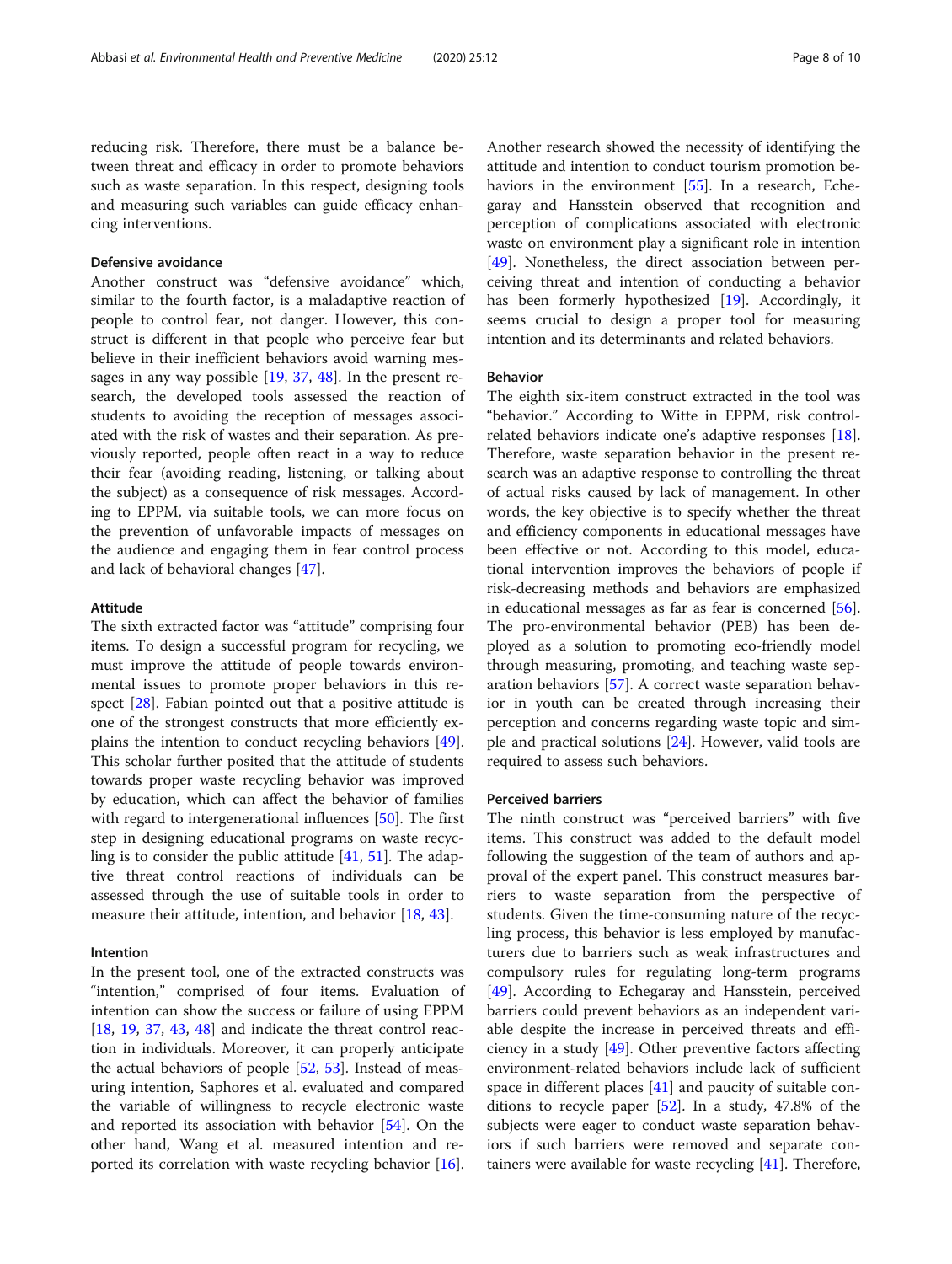<span id="page-8-0"></span>it is recommended that this item be measured in addition to the model's construct when using EPPM.

#### Research limitations

- A major drawback of the present study was the psychometric evaluation of this questionnaire which was conducted only on a group of young individuals. Other age groups (adults and children) should be considered in future studies. Moreover, it is suggested that confirmatory factor analysis be carried out for more validity.
- Not distributing the questionnaire among male students and community residents was also a limitation of the current study.
- Not to do confirmatory factor analysis is a limitation that should be assessed in future results.
- A randomized controlled trial is further recommended to assess the responsiveness to the change in the questionnaire.
- According to the EPPM, the external stimuli, message processing, and outcomes are determinants of a given behavior or a recommended response [[18](#page-9-0)]. As such, the questionnaire is not applicable for measuring the external stimuli. However, it can assess the following: (1) message processing (appraisals), which includes "perceived threat," "perceived efficacy," and "fear"; (2) outcomes that are (i) "danger control" that could be investigated by 3 parts of the current questionnaire consisting of "attitudes," "intention," and "behaviors" and (ii) "fear control" that are assessable by those items relating to "defensive avoidance" and "reacting against the communicator or message."

# Conclusion

According to the results of the present study, various researchers can employ the final questionnaire with 64 items and nine factors to identify waste separation behaviors and beliefs and evaluate the impact of educational intervention owing to its suitable psychometric properties.

# Supplementary information

Supplementary information accompanies this paper at [https://doi.org/10.](https://doi.org/10.1186/s12199-020-00849-6) [1186/s12199-020-00849-6](https://doi.org/10.1186/s12199-020-00849-6).

Additional file 1. Results of quantitative content and face validity of the questionnaire item.

#### Abbreviations

EPPM: Extended parallel process model; WHO: World Health Organization

#### Acknowledgements

We would like to express our gratitude to all the mothers who participated in this study.

#### Authors' contributions

The authors' responsibilities were as follows: FZ was the supervisor of the study, AA conducted the study, MA was the advisor of the study, MA helped with the data collection, and ZH conducted the data analysis. All authors assisted in the preparation of the final version of the manuscript and read and approved the final manuscript.

#### Funding

No financial support was received for this research.

#### Availability of data and materials

All data will be available without restriction upon reasonable request.

#### Ethics approval and consent to participate

This study was conducted in line with the preparation of the tools for a master's thesis on health education and promotion, approved with the code of 328949 and code of ethics of IR.MUI.RESEARCH.REC.1398.165. Informed written consent was obtained from the participants.

#### Consent for publication NA

#### Competing interests

None to declare.

#### Author details

<sup>1</sup>Student Research Committee, School of Health, Isfahan University of Medical Sciences, Isfahan, Iran. <sup>2</sup>Department of Health Education and Promotion, Public Health School, Ahvaz Jundishapur University of Medical Sciences, Ahvaz, Iran. <sup>3</sup>Department of Biostatistics and Epidemiology, School of Health, Isfahan University of Medical Sciences, Isfahan, Iran. <sup>4</sup>Department of Health Education and Promotion, School of Health, Isfahan University of Medical Sciences, Hezar Jarib, Avenue, Isfahan 81676-36954, Iran.

#### Received: 25 September 2019 Accepted: 2 April 2020 Published online: 16 April 2020

#### References

- Wang S, Wang J, Zhao S, Yang S. Information publicity and resident's waste separation behavior: an empirical study based on the norm activation model. Waste management. 2019;87:33–42.
- 2. Minelgaitė A, Liobikienė G. The problem of not waste sorting behaviour, comparison of waste sorters and non-sorters in European Union: crosscultural analysis. Sci Total Environ. 2019;672:174–82.
- 3. Sorkun MF. How do social norms influence recycling behavior in a collectivistic society? A case study from Turkey. Waste Management. 2018; 80:359–70.
- 4. Yukalang N, Clarke B, Ross K. Solid waste management solutions for a rapidly urbanizing area in thailand: recommendations based on stakeholder input. Int J Environ Res Public Health. 2018;15(7):23.
- 5. Li X, Bi F, Han Z, Qin Y, Wang H, Wu W. Garbage source classification performance, impact factor, and management strategy in rural areas of China: a case study in Hangzhou. Waste Management. 2019;89:313–21.
- 6. Pirsaheb M, Khosravi T, Sharafi K. Domestic scale vermicomposting for solid waste management. Int J Recycling Organic Waste Agriculture. 2013;2(1):1–5.
- 7. Pakpour AH, Zeidi IM, Emamjomeh MM, Asefzadeh S, Pearson H. Household waste behaviours among a community sample in Iran: an application of the theory of planned behaviour. Waste management. 2014;34(6):980–6.
- 8. Ogiri IA, Sidique SF, Talib MA, Abdul-Rahim AS, Radam A. Encouraging recycling among households in Malaysia: does deterrence matter? Waste Management & Research. 2019;37(7):755–62.
- 9. Liao C, Li H. Environmental education, knowledge, and high school students' intention toward separation of solid waste on campus. Int J Environ Res Public Health. 2019;16(9):1659.
- 10. Xu L, Ling M, Wu Y. Economic incentive and social influence to overcome household waste separation dilemma: a field intervention study. Waste management. 2018;77:522–31.
- 11. Liao C, Zhao D, Zhang S, Chen L. Determinants and the moderating effect of perceived policy effectiveness on residents' separation intention for rural household solid waste. Int J Environ Res Public Health. 2018;15(4):726.